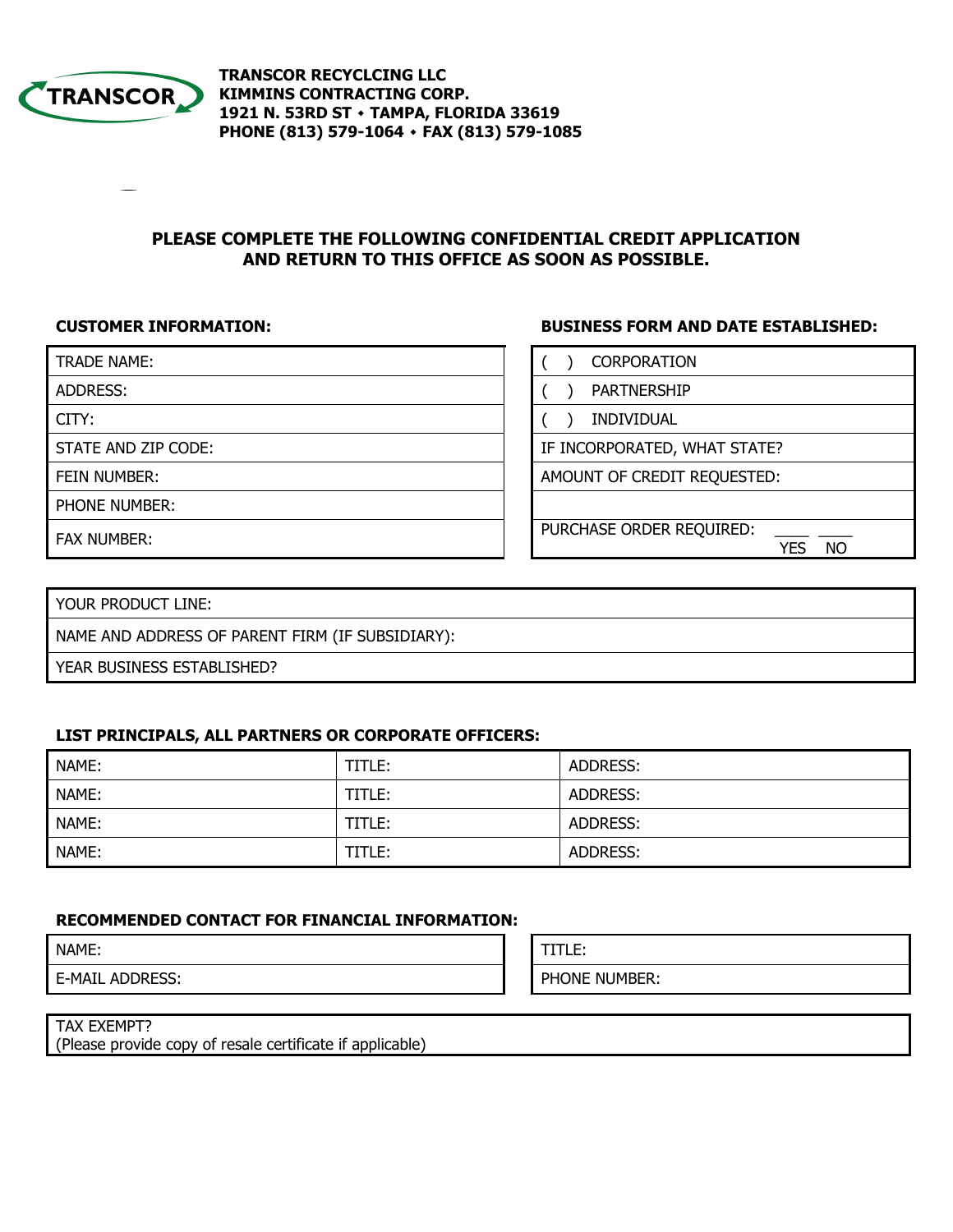

# **TRANSCOR RECYCLING LLC KIMMINS CONTRACTING CORP. 1921 N. 53RD ST ٠ TAMPA, FLORIDA 33619 PHONE (813) 579-1064 ٠ FAX (813) 579-1085**

# **CREDIT REFERENCES**

| <b>COMPANY NAME:</b>    | <b>COMPANY NAME:</b>    |
|-------------------------|-------------------------|
| ADDRESS:                | ADDRESS:                |
| CITY/STATE/ZIP CODE:    | CITY/STATE/ZIP CODE:    |
| <b>PHONE NUMBER:</b>    | <b>PHONE NUMBER:</b>    |
| <b>EMAIL ADDRESS:</b>   | <b>EMAIL ADDRESS:</b>   |
| SOLD SINCE:             | <b>SOLD SINCE:</b>      |
| <b>CURRENT BALANCE:</b> | <b>CURRENT BALANCE:</b> |
|                         |                         |
| <b>COMPANY NAME:</b>    | <b>COMPANY NAME:</b>    |
| ADDRESS:                | ADDRESS:                |
| CITY/STATE/ZIP CODE:    | CITY/STATE/ZIP CODE:    |
| PHONE NUMBER:           | PHONE NUMBER:           |
| <b>EMAIL ADDRESS:</b>   | <b>EMAIL ADDRESS:</b>   |
| <b>SOLD SINCE:</b>      | <b>SOLD SINCE:</b>      |
| <b>CURRENT BALANCE:</b> | <b>CURRENT BALANCE:</b> |

ENCLOSE A COPY OF YOUR COMPANY'S LATEST ANNUAL BALANCE SHEET AND RELATED INCOME STATEMENT, AUDITED AND CERTIFIED, OR SIGNED BY A CORPORATE OFFICER OR PRINCIPAL.

# **I AUTHORIZE YOU OR YOUR AFFILIATES TO INVESTIGATE THE CREDIT REFERENCES LISTED ABOVE.**

| COMPANY NAME:                    |       |
|----------------------------------|-------|
| SIGNED:                          | DATE: |
| (CORPORATE OFFICER OR PRINCIPAL) |       |
| PRINT NAME AND TITLE:            |       |

| COMPANY NAME:                    |       |
|----------------------------------|-------|
| SIGNED:                          | DATE: |
| (CORPORATE OFFICER OR PRINCIPAL) |       |
| PRINT NAME AND TITLE:            |       |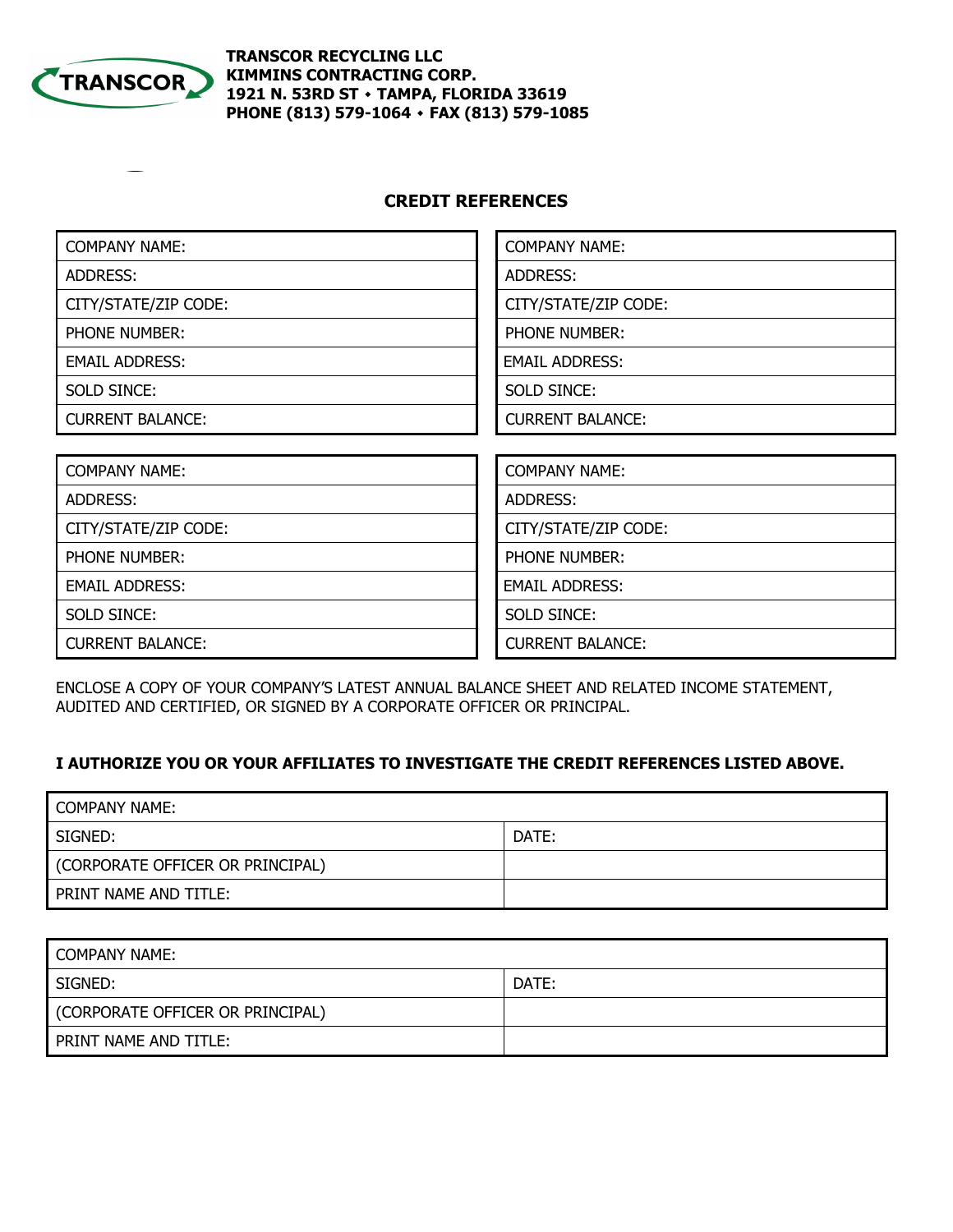

**TRANSCOR RECYCLING LLC KIMMINS CONTRACTING CORP. 1921 N. 53RD ST ٠ TAMPA, FLORIDA 33619 PHONE (813) 248-3878 ٠ FAX (813) 367-4212** 

# **REQUEST FOR NOTICE TO OWNER INFORMATION**

| Job Name:                     |  |
|-------------------------------|--|
| Job Address:                  |  |
| First Day on Job:             |  |
| Parcel ID Number:             |  |
| Type of Material or Services: |  |

| Bond/Lender/Surety/Other: |  |
|---------------------------|--|
| Address:                  |  |
| City/State/Zip:           |  |

| <b>Customer Name:</b> |  |
|-----------------------|--|
| Address:              |  |
| City/State/Zip:       |  |

| <b>General Contractor:</b> |  |
|----------------------------|--|
| Address:                   |  |
| City/State/Zip:            |  |

| <b>Owner Name:</b> |  |
|--------------------|--|
| Address:           |  |
| City/State/Zip:    |  |

| Signed by:    |       |
|---------------|-------|
| Printed Name: | Date: |

Requested by Transcor Recycling LLC **٠** 1921 N. 53rd Street **٠** Tampa, Florida 33619 **٠** (813) 579-1064 **٠** (813) 579-1085 (Fax)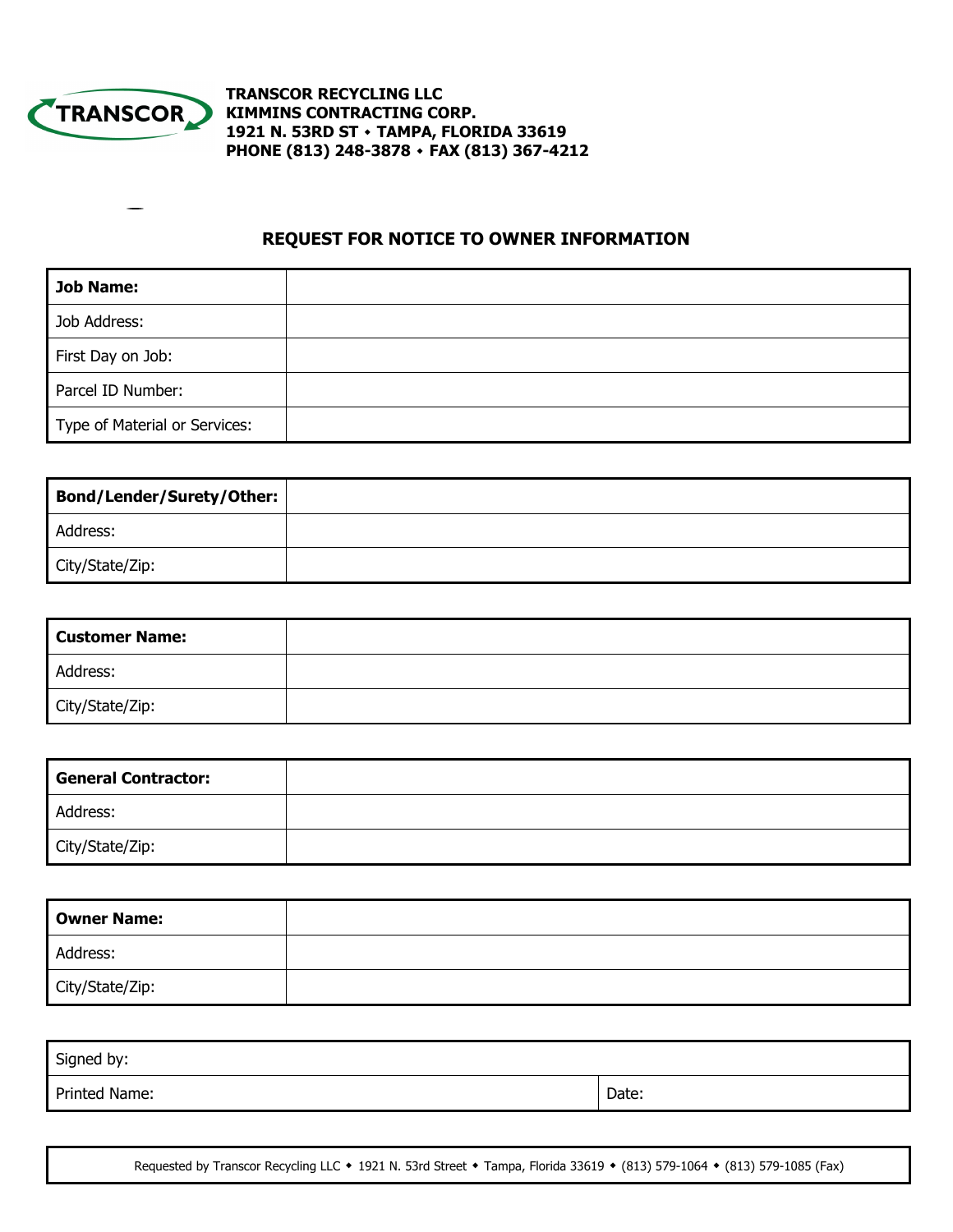

**TRANSCOR RECYCLING LLC KIMMINS CONTRACTING CORP. 1921 N. 53RD ST ٠ TAMPA, FLORIDA 33619 PHONE (813) 579-1064 ٠ FAX (813) 579-1085**

### **GUARANTY**

IN CONSIDERATION OF THE EXTENSION OF CREDIT TO THE APPLICANT NAMED HEREIN, THE UNDERSIGNED, JOINTLY, SEVERALLY AND UNCONDITIONALLY GUARANTEE AND PROMISE TO PAY ALL AMOUNTS NOW OWING OR WHICH MANY HEREINAFTER BECOME OWING BY THE APPLICANT TO TRANSCOR RECYCLING LLC THIS IS A CONTINUING GUARANTY AND OBLIGATIONS ARISING HEREUNDER SHALL NOT BE AFFECTED BY ANY CHANGE IN TERMS OF INDEBTEDNESS, THE EXTENSION OF CREDIT BEYOND AMOUNTS SPECIFIED HEREIN, A CHANGE IN THE TERM OR TIME FOR PAYMENT, A CHANGE IN THE FORM OF INDEBTEDNESS OR THE ACCEPTANCE OF SECURITY OR COLLATERAL. TRANSCOR RECYCLING LLC SHALL NOT BE REQUIRED TO EXHAUST ANY REMEDIES AGAINST APPLICANT PRIOR TO EXERCISING RIGHTS GRANTED HEREBY.

SHOULD LEGAL ACTION BE NECESSARY TO COLLECT MONIES DUE ON THE ACCOUNT, I (WE) AGREE TO PAY INTEREST AT THE RATE OF 1-1/2% PER MONTH ON ANY PAST DUE AMOUNT, COURT COST AND REASONABLE ATTORNEY FEES. PLACE OF VENUE IS HILLSBOROUGH COUNTY, FLORIDA. **I** (**WE) UNDERSTAND AND AGREE THAT TRANSCORS' CREDIT TERMS ARE NET 30 DAYS FROM THE DATE OF INVOICE. I (WE) AGREE TO MAKE ALL PAYMENTS WITHIN TERMS.** THE UNDERSIGNED, AS AN INDUCEMENT TO GRANT CREDIT, WARRANTS THAT THE INFORMATION SUBMITTED IS TRUE AND CORRECT.

| <b>COMPANY NAME:</b>             |       |  |
|----------------------------------|-------|--|
| SIGNED:                          | DATE: |  |
| (CORPORATE OFFICER OR PRINCIPAL) |       |  |
| PRINT NAME AND TITLE:            |       |  |
|                                  |       |  |
| <b>COMPANY NAME:</b>             |       |  |
| SIGNED:                          |       |  |

| (CORPORATE OFFICER OR PRINCIPAL) | DATE: |
|----------------------------------|-------|
|----------------------------------|-------|

PRINT NAME AND TITLE: